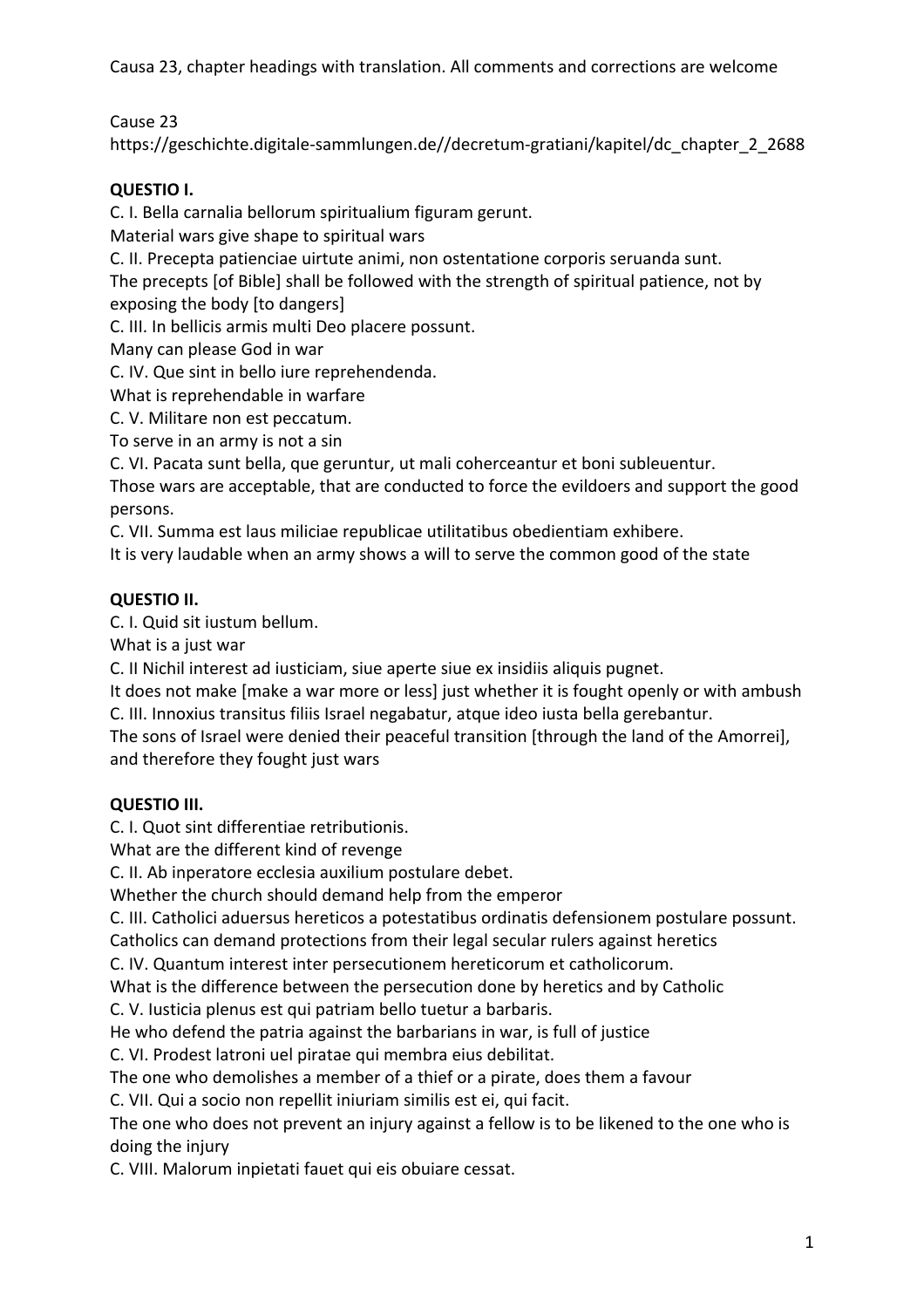The one who does not hinder the evildoers, is supporting their wickedness

C. IX. Qui diuina mandata contempnunt seueris coherceantur uindictis.

Those who spawn the divine commands can be forced with strong revenges

C. X. Inperatores cum episcoporum prouisione ecclesiae defensionem aduersus diuitum potenciam debent suscipere.

Emperors shall take upon them, under the supervision of the bishops, to defend the church against the power of the rich.

C. XI. Non sunt inmunes a scelere qui non liberant eos, quos possunt liberare a facto.

Those are not without blemish for crime who do not liberate those, whom they actually can liberate.

## **QUESTIO IV.**

C. I. Quomodo mali sunt tollerandi, et quomodo ab eis sit recedendum.

How evildoers should be tolerated, and how one should stay away from them.

C. II. Quod mali sint tollerandi a bonis.

That evildoers should be tolerated by the good ones.

C. III. Pro pace ecclesiae mali sunt tollerandi.

Evildoers should be tolerated because of the peace of the church.

C. IV. De eodem.

Concerning the same.

C. V. Pacificus est qui corrigit quod potest, uel excludit a se quod non potest.

He created peace who correct what he can, and do not mingle in that which he can not correct.

C. VI. Quid sit malis sociari.

What is it to associate with the evildoers.

C. VII. Aliena peccata in ecclesia alicui non preiudicant.

The sins of others in the church do not prejudicated anyone.

C. VIII. Non te maculat malus, si ei non consentis, sed ipsum redarguis.

The evildoer does not stain you [with sin], if you do not agree with him, but argues against him.

C. IX. Inmundum tangere est peccatis consentire.

To touch unclean thing is to consent to sins.

C. X. Non maculant innocentes facta nocentium, que ab eis credi non possunt.

The deeds of those who want to hurt do not stain [with sin] the innocents, because they do not believe in these deeds

C. XI. Mali, quos ecclesia recipit, nec expellit, a bonis sunt tollerandi.

The evildoers whom the church receive and does not expel, shall be tolerated by the good.

C. XII. Pastor est diligendus, mercenarius tollerandus, latro cauendus.

A priest shall be loved, a professional soldier tolerated, a thief avoided.

C. XIII. Spiritualis carnalem non persequitur, sed e conuerso.

The spiritual does not persecute the material, but vice versa.

C. XIV. Boni a malis numquam in hac uita penitus possunt separari.

The good can never be fully separated from the evildoers in this life.

C. XV. Presens ecclesia simul recipit bonos et malos.

The present church received both the good and the bad.

C. XVI. In lege cuique permittebatur diligere amicum, et odire inimicum.

In all laws it is allowed to love your friend and hate your enemy.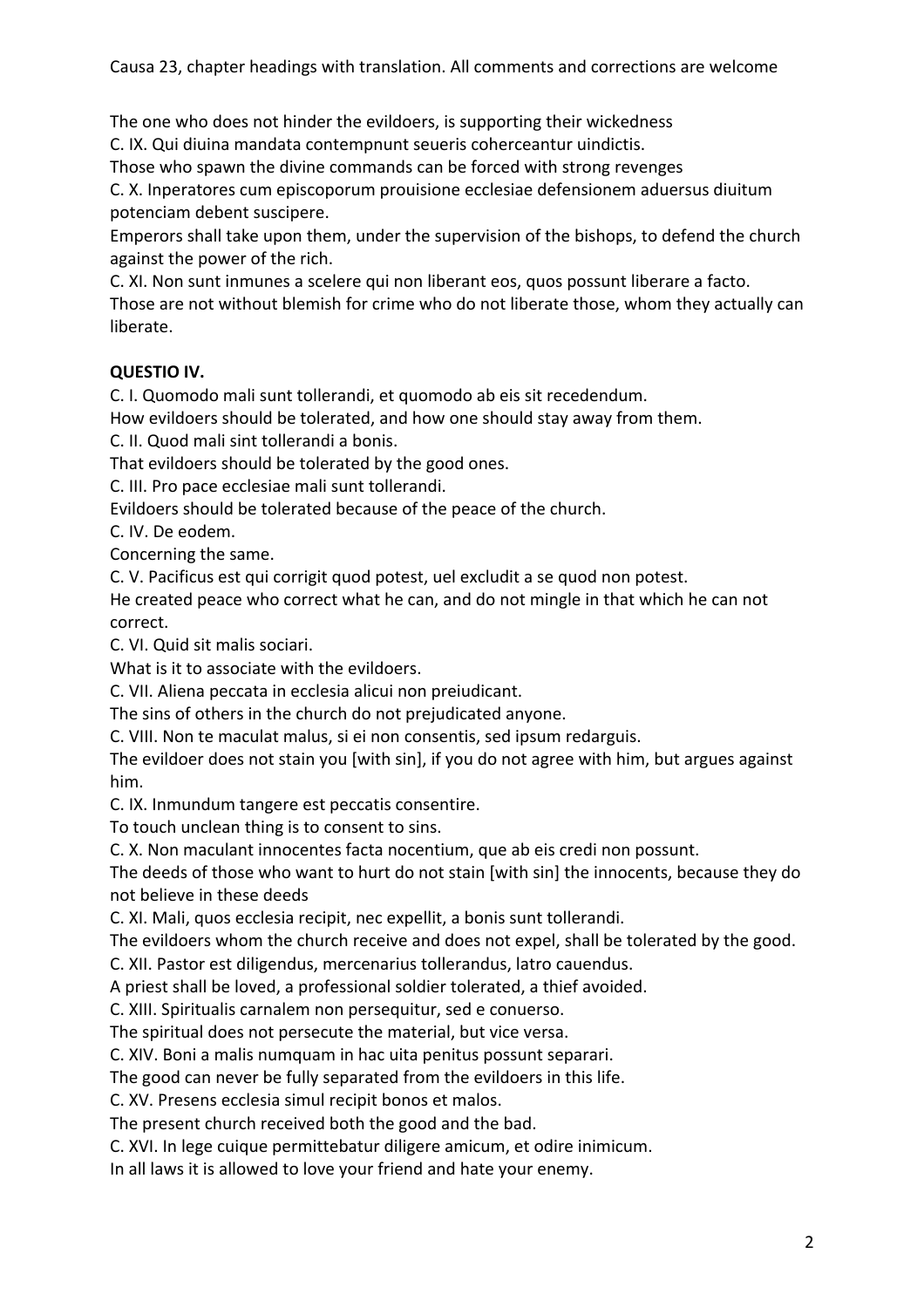C. XVII. Infidelium colloquia et conuiuia non sunt euitanda.

Conversation and living together with infidels should not be avoided

C. XVIII. Quedam mala sunt punienda, et quedam tolleranda.

Some evil should be punished, and some tolerated

C. XIX. Leuius occulta, seuerius autem ab ecclesia punienda sunt delicta manifesta.

Secret faults should be punished more lightly by the church, the manifest ones more severely.

C. XX. Sicut ab oratione cessandum non est, sic nec a correctione.

Just as you should not stop from preaching, so you should not from correcting.

C. XXI. Soli predestinati saluantur, quod tamen postulando suo labore merentur.

Only those predestined will attain salvation, which they, however, earn from their deeds. [C. XXII.]

[C. XXIII.] Idem.

The same

C. XXIV. Non semper in eos, qui peccant, uindicta exercenda est.

Vindication should not always be exercised against those who sin.

C. XXV. Medicinali seueritate mali coguntur ad bonum.

The evil are forced to do good by medical severity

C. XXVI. Non semper est in eos, qui peccant, uindicta exercenda.

Vindication should not always be exercised against those who sin.

C. XXVII. Pro iniuria propria episcopo aliquem excommunicare non licet.

It is not allowed for a bishop to excommunicate anyone for having done wrong against himself.

C. XXVIII. Valde offendit qui dominica debita inpune dimittit.

It is a great offense to leave delicts against the Lord unpunished.

C. XXIX. Iniuria, cui semel remittitur, iterum reuocari non debet.

Wrongdoings that have once be forgiven can not later be treated again.

C. XXX.

C. XXXI. Iudicis non est sine accusatore dampnare.

Judges can not be done harm without somebody accusing them

C. XXXII. Quod a multitudine peccatur, uel ab eo, qui multitudinem habet sociam, ab ecclesia non punitur, sed defletur.

When a group is sinning, the one who have associated with the group should not be

punished by the church, but the church weeps for him.

C. XXXIII. De iusta et iniusta misericordia.

On just and unjust mercy.

C. XXXIV. Non debemus in mala causa pauperi misereri.

We shall not have misery on the poor in evil cases.

C. XXXV. Homini est miserendum, peccatori est irascendum.

We should have misery on man, but feel wrath against the sinner

C. XXXVI. Qui dicatur gladium accipere.

Who can be said to have taken to the sword

C. XXXVII. Potestatis offitio utiliter inquieti corriguntur.

The rebellious are suitably corrected by the office of those in power

C. XXXVIII. Heretici ad salutem etiam inuiti sunt trahendi.

Heretics shall be drawn to salvation even against their will

C. XXXIX. Heretici utiliter patiuntur que utiliter catholici inferunt.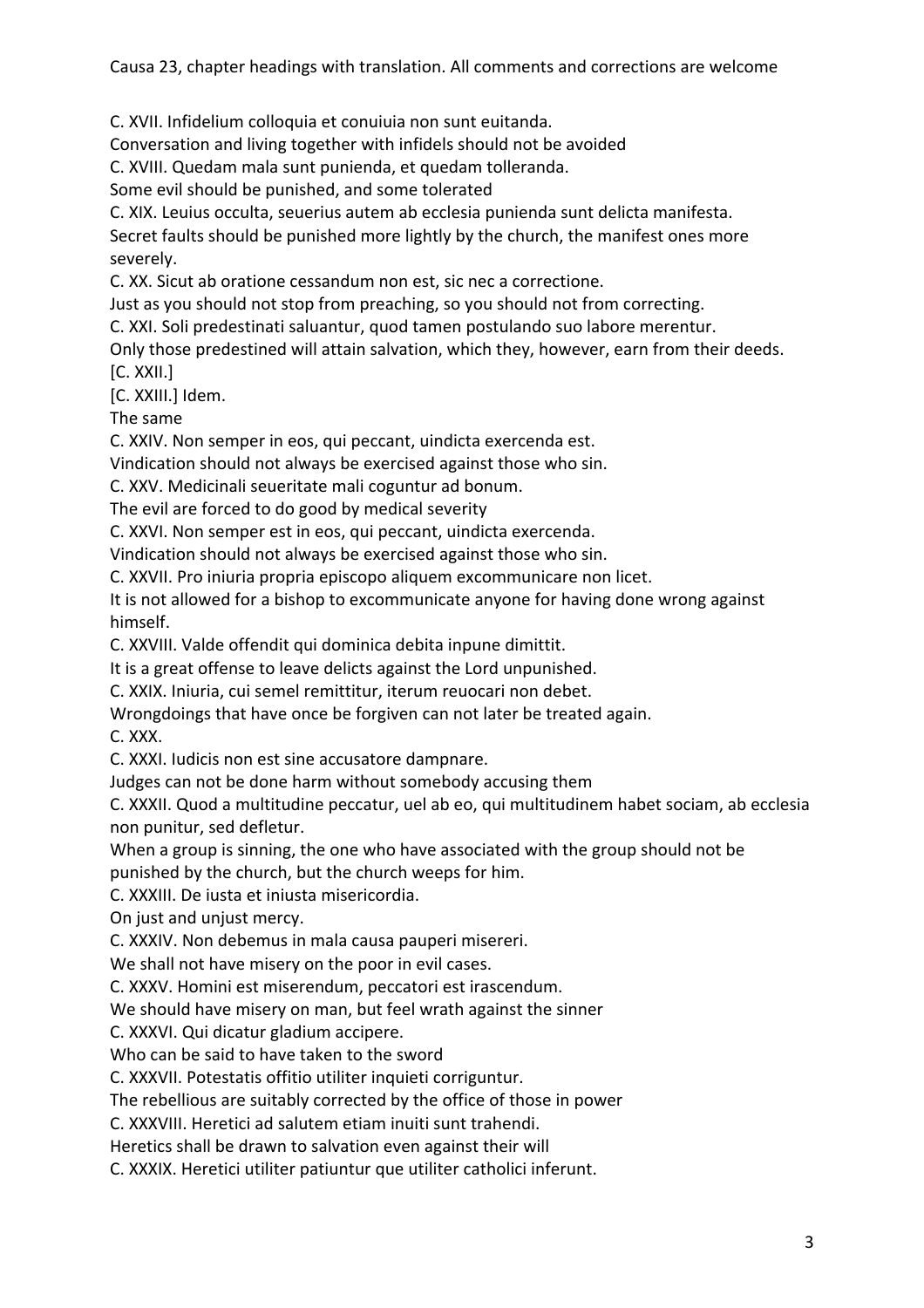Heretics suitably suffer what the Catholics suitably infer upon them

C. XL. Ecclesia ratione hereticos persequitur.

The church persecuted heretics for good reasons

C. XLI. A regibus terrae contra inimicos suos ecclesia auxilium petat.

The church asks help from the kings of the land against its enemies.

C. XLII. Malos ecclesia iuste persequitur.

The church persecutes with right the evildoers

C. XLIII. Exemplo Christi mali sunt ad bonum cogendi.

Following the example of Christ, the evildoers shall be forced to do good

C. XLIV. Non crudelitate, sed dilectione Moyses populum flagellauit.

Not out of cruelty, but of love did Moses whip the people

C. XLV. Non inputatur fidelibus, qui ex offitio aut tormenta exercent, aut capitalem sentenciam ferunt.

The believers should not be blamed who as part of their office use torture or pronounce sentence of capital punisment

C. XLVI. Inmunis est dictator a culpa, cum legum auctoritas in inprobos exercetur.

A dictator is free from fault when he uses the authority of laws against wrongdoers

C. XLVII. In correptione malorum Deus omnipotens placatur.

The almighty God is pleased with the correction of evildoers

C. XLVIII. Ecclesiasticae religionis inimici etiam bellis sunt cohercendi.

The enemies of the church's religion should be forced also by wars

C. XLIX. Merito fidei bellorum prestatur uictoria.

Because of faith the fighters will gain victory

C. L. Ad iram Deus prouocatur, cum peccata puniri differuntur.

God is incited to anger when sins are not punished

C. LI. Vindicta, que ad correctionem ualet, non est prohibenda.

The revenge that works for correction is should not be forbidden

C. LII. Que ueritati contraria sunt Christianus persequi debet.

The Christian should persecute what is against the truth

C. LIII. Quemadmodum homo debet diligere proximum sicut se ipsum.

In what way should man love his neighbour as himselv

C. LIV. De eodem.

On the same

#### **QUESTIO V.**

C. I. Mali non sunt interficiendi, sed flagellis emendandi.

The evildoes should not be killed, but taught with whips

C. II. Preter supplicium mortis rei sunt puniendi.

A criminal should be punished except with capital punishment

C. III. Mali sunt prohibendi a malo, et cogendi ad bonum.

The evildoers should be hindered from doing evil, and forced to do good

C. IV. Quies ecclesiae principum seueritate iuuatur.

The harmony of the church is helped by the severity of princes.

[PALEA. C. V.

C. VI. In presentiarum nonnulli puniuntur, ne in eternum flagellentur.

Some are punished in the present times, so that they shall not be tortured in eternity

C. VII. Qui rei sunt sanguinis ab ecclesia debent defendi.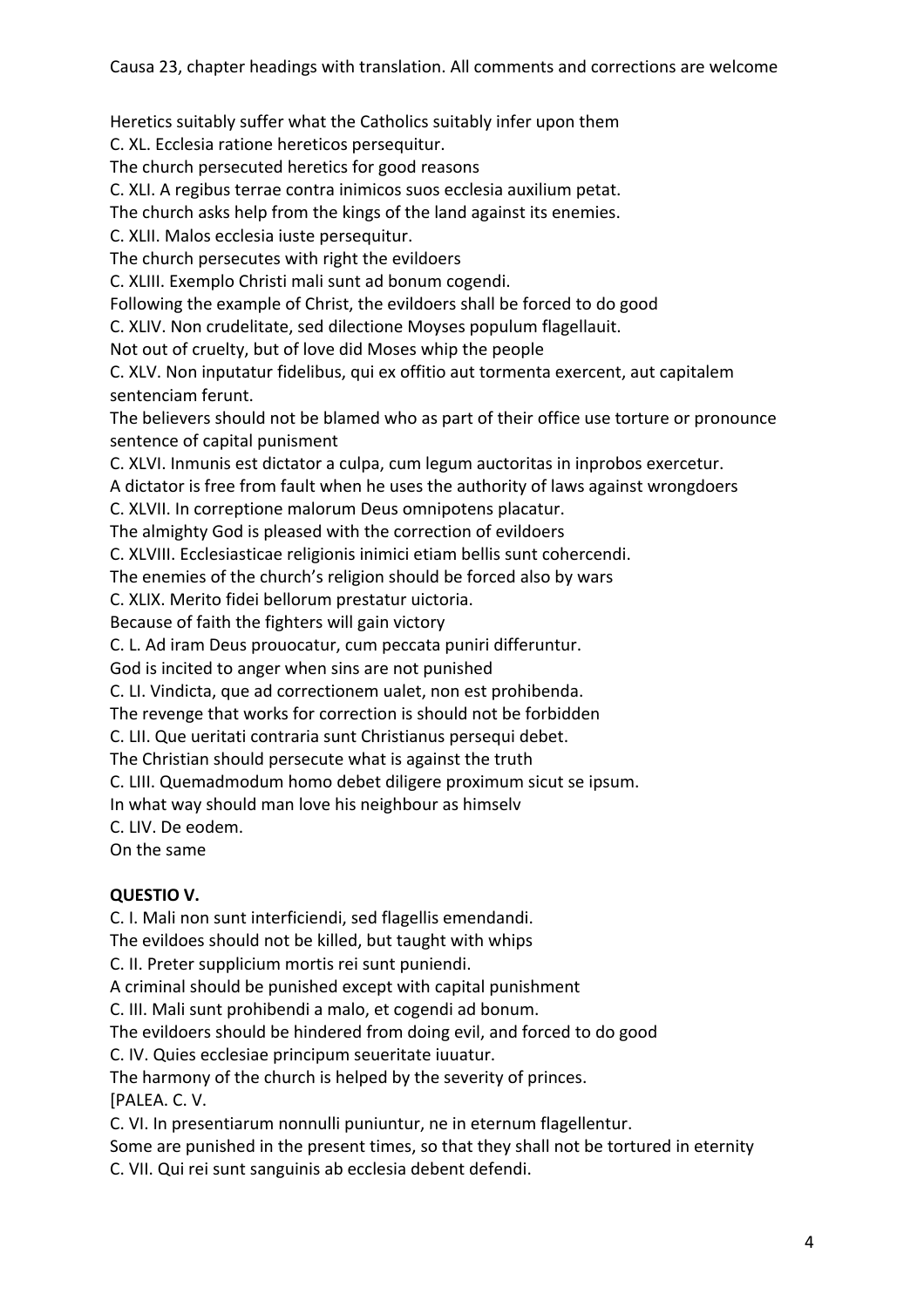Those guilty of spilling blood should be defended by the church.

C. VIII. Ex offitio non est peccatum hominem occidere.

It is not a sin to kill a person, if it happens as part of an official position.

C. IX. Qui Deo auctore bella gesserunt, preceptum non occidendi nequaquam transgressi sunt.

Those who fight wars with God as the leader, will nevertheless break the commandment of not killing

C. X. Nemini licet sibi manus inicere.

Nobody is allowed to lift hand against himself.

C. XI. De eodem.

On the same.

C. XII. Nulla fiat pro illis oratio, qui se ipsos interficiunt.

No prayer should be said for those who kill themselves.

C. XIII. Non est reus homicidii miles, qui potestati obediens hominem occidit.

A knight is not guilty of homicide, when he kills a person on the order of a prince.

C. XIV. Homicida est qui sponte occidit quos iudex iubet occidi.

If one on own initiative kills somebody [even] whom a judge has demanded to be killed, he is a homicide [seems to concern lynching]

C. XV. Sicut iure laudatur obedientia, ita reprehenditur qui sibi non concessa usurpat.

Just as obedience towards the law is laudable, similarly it is reprehensible if somebody encroach on rights that are not bestowed upon them.

C. XVI. Bono animo offitia uindictae possunt inpleri.

The office of vindication can be implemented with good conscience

C. XVII. Non est iniquus, sed humanus, qui crimen persequitur, ut hominem liberet.

The one persecuting a crime in order to set a person free, is not evil, but human.

C. XVIII. Quare sint instituta regia potestas et legalia tormenta.

Why is royal power and the pressures of law instituted

C. XIX. Nonnumquam pocius peccat qui causam mortis prebet, quam ille, qui occidit.

Sometimes the one who provides a reason for death is sinning more than the one, who [actually] kills.

C. XX. Quod sacerdotes efficere docendo non ualent; disciplinae terrore potestas extorqueat. What the priests can not provide with they teaching, secular powers can press through threatening with correction.

C. XXI. Et regia, et sacerdotalis defendant auctoritas que ad diuinam confessionem pertinent. Both the royal and the priestly authority defend what concerns the definition of Christianity

C. XXII. Sacerdotalis ammonitio quos corrigere non ualet secularis potentia corrigat

Those whom the priestly admonition can not correct, must be corrected by secular power C. XXIII. Malos conprimere, et bonos subleuare regum offitium est.

It is the obligation of kings to suppress the evildoers, and support the good ones

C. XXIV. Eterna mercede fraudatur qui fidem et reuerentiam potestatibus seruare contempnit.

The one who spawn to show faith and reverence towards those in power will be deprived of eternal rewards.

C. XXV. Militaris disciplina regi omnia seruat.

All military might should serve a king

C. XXVI. Querimonias ecclesiarum qui in dignitatibus agunt attentius debent audire.

The complaints of churches shall be heard with attention by whose with offices.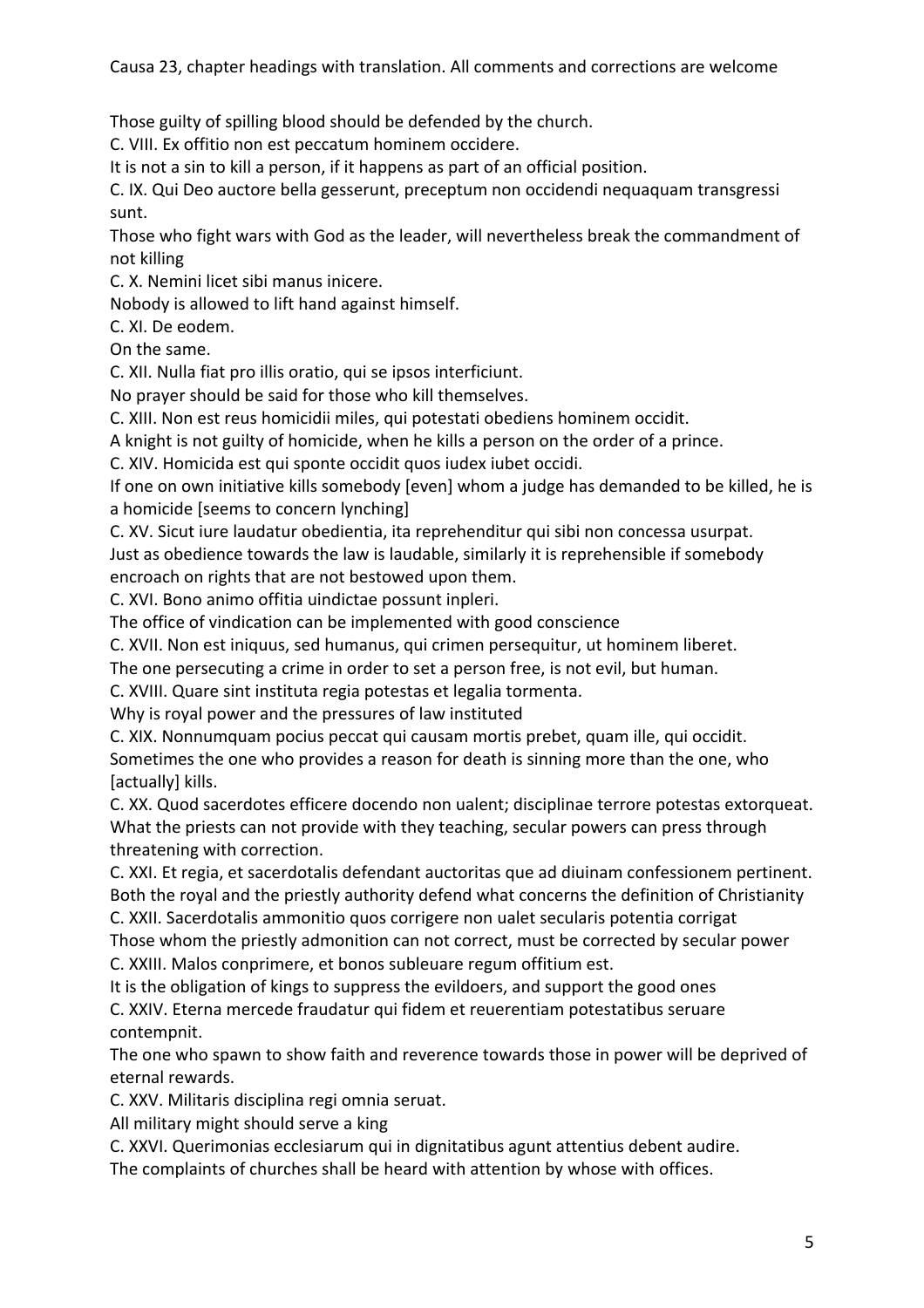C. XXVII. Contrariae fortitudines non solum homines sunt sed ultrices irae Dei. Bad fortunes are not only humans, but also revenges of the wrath of God C. XXVIII. Qui crudeles iugulat non est talis, qualis patientibus uidetur. The one who executes the cruel ones is not so, as those being executed think C. XXIX. Minister Domini est qui malos percutit in eo, quod mali sunt. The minister of the Lord is the one who punish the evildoers for what they are doing of evil C. XXX. Non scelus admittit iudex, qui hominem uincit. The judge is not committing a criminal act when passing judgement on a person C. XXXI. Non sanguinem fundit qui homicidas et sacrilegos punit. The one who punishes murderers and blasphemers do not spill blood C. XXXII. Principes seculi pessimis parcere non debent. Lay princes should not be lenient towards the bad ones C. XXXIII. Tribulationum flagellis aliquando perfidia castigatur. Sometimes perfidy should be castigated with the distress of flogging. C. XXXIV. Iniuria sacramentorum Christi a regibus est uindicanda. Injuries against the sacraments of Christ should be punished by kings C. XXXV. Diligentissimi rectores sunt, qui malos, ut a malo fugiant, persequuntur. The most conscientious leaders are those who persecute the evildoers, so that they shy evil C. XXXVI. Non amatur seruus uel filius, cum non corripitur. A serve or a son is not shown love, if he is not corrected C. XXXVII. Innocentis offitium est nulli nocere, et peccantem punire. The office of the innocents is to harm no one, and to punish the sinner C. XXXVIII. Non est misericors qui uiciis nutriendis parcit. It is not mercy when one is sparing those who develop vices. C. XXXIX. Enormia flagicia per seculi iudices corripiantur. Excessive criminal acts should be corrected by secular judges. C. XL. Furta et cetera crimina a rege sunt cohibenda. Theft and other criminal acts should be hindered by the king C. XLI. Non peccat qui ex offitio nocentem interficit. The one who kills an evildoer as part of his office do not sin C. XLII. Non qui ad bonum, sed qui ad malum cogit persequitur. Not the one who forces to do good, but the one who forced to evil will be persecuted C. XLIII. Scismaticos et hereticos seculi potestates coherceant. Secular authorities should use force against schismatics and heretics. C. XLIV. Ab ecclesiae unitate diuisi a secularibus potestatibus coherceantur. Those who are separated from the unity of the church should be forced bysecular authorities. C. XLV. Iniquitas prauorum, quamuis bonis proficiat, tamen punienda est. The iniquity of bad people should be punished, even when it is to the advantage of the good ones C. XLVI. In certamine, quod contra infideles geritur, quisquis moritur, celeste regnum meretur. If someone dies in a war against the infidels, he deserves the kingdom of Heaven C. XLVII. Non sunt homicidae qui aduersus excommunicatos zelo matris ecclesiae armantur.

Those who arm themselves against excommunicates because of zeal for the mother church, are not homocides.

C. XLVIII. Pax ecclesiae mesticiam consolatur perditorum.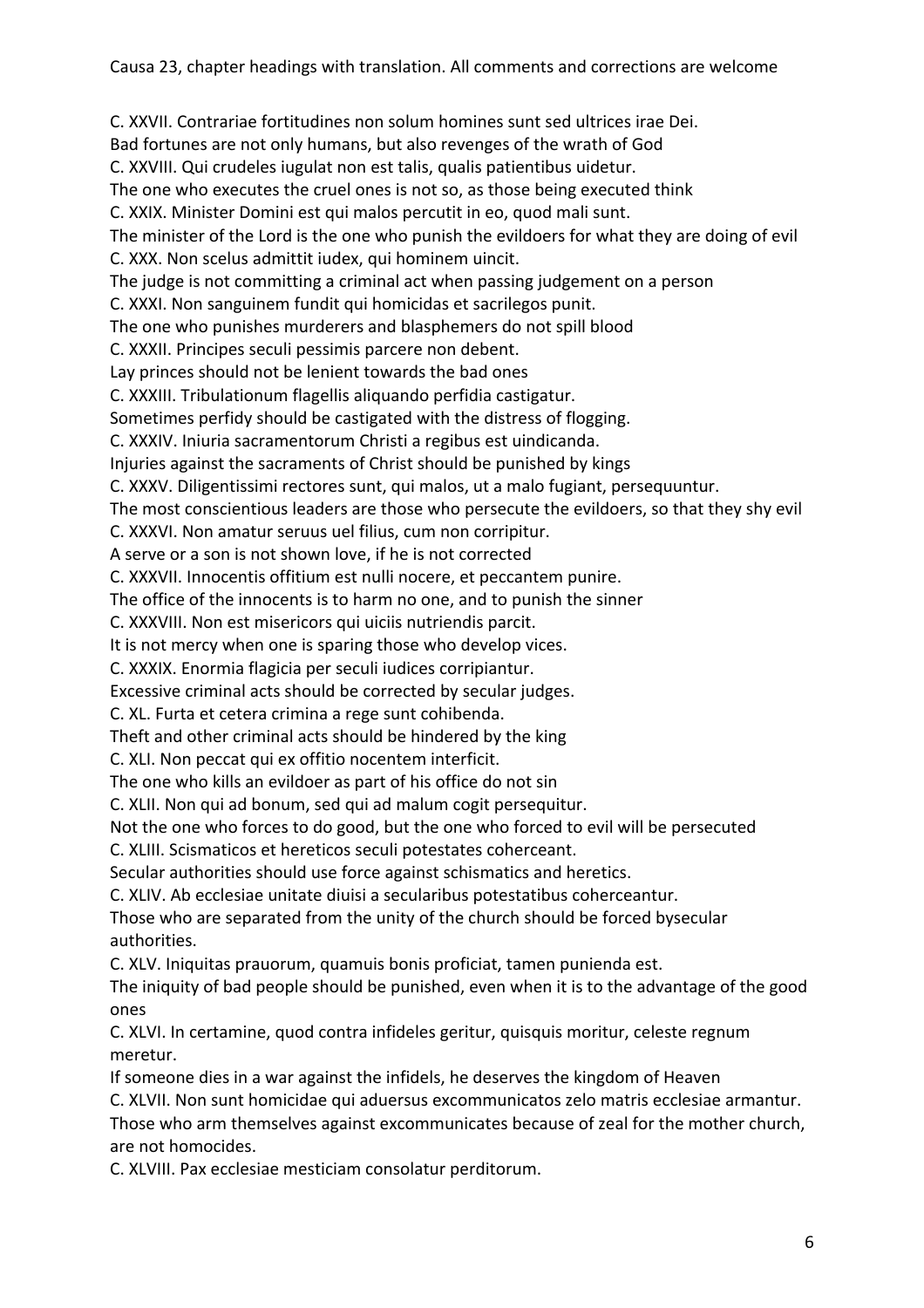The peace of the church is the consolation against the grief of the lost one C. XLIX. Aliquando puniuntur peccata per populos diuino iussu excitatos. Sometimes sins are punished by the people, animated by Divine command

## **QUESTIO VI.**

C. I. Ecclesia malos debet cogere ad bonum, sicut Christus Paulum coegit. The church should force the evildoers to good, just as Christ forced Paul C. II. Variis modis errantes corripiuntur a Domino.

Those erring are corrected by the Lord in different ways

C. III. Non est considerandum, quod quisque cogitur, sed quo cogitur.

What should be considered is not that someone is forced, but what he is forced to.

C. IV. Onere pensionis rusticus ad Dominum conuerti cogatur.

Peasants should be forced by taxation to turn to the Lord

## **QUESTIO VII.**

C. I. Res terrenae non nisi diuino uel humano iure tenentur.

Material matter are only related to Divine and human law

C. II. Catholici non ideo aliena possident, quia ab hereticis ablata tenent.

Catholics do not take possession of another's property, if they hold what has been taken from heretics.

C. III. Res ecclesiasticae ab hereticis iniuste possidentur.

If heretics possess church property, they do so unjustly

C. IV. Qui a corpore Christi preciditur spiritum iusticiae tenere non potest.

If one is cut of frem the body of Christ, he can not keep to the spirit of justice

#### **QUESTIO VIII.**

C. I. De eodem. On the same C. II. De eodem. On the same C. III. De eodem.

On the same

C. IV. Pro clerico, qui in bello aut in rixa moritur oratio uel oblatio non offeratur.

Neither prayers not offers should be given for a cleric who dies in war or in fight

C. V. Gradu amisso in monasterio trudantur clerici uoluntarie arma sumentes.

Clerics who voluntarily take up arms should be pressed [to abstain from that] by losing the status they have in the monastery.

C. VI. Proprii gradus amissione mulctentur militaria arma clerici ferentes.

Clerics carrying military weapons should be fined by losing their ecclesiastical grades

C. VII. Pro Sarracenis Papa iubet populum congregari, et eis ad litus maris occurrere.

The pope can command the people to gather against the Saracens, and go against them on the coast

C. VIII. Ultor sui gregis Papa debet esse ac precipuus adiutor.

The pope should be the vindicator of his flock, and especial advisor

C. IX. Celeste regnum a Deo consequitur qui pro Christianorum defensione moritur.

One who dies in defence of Christians will obtain the Kingdom of heaven from God

C. X. Contra Longobardos precibus Adriani Papae Karolus bellum suscepit.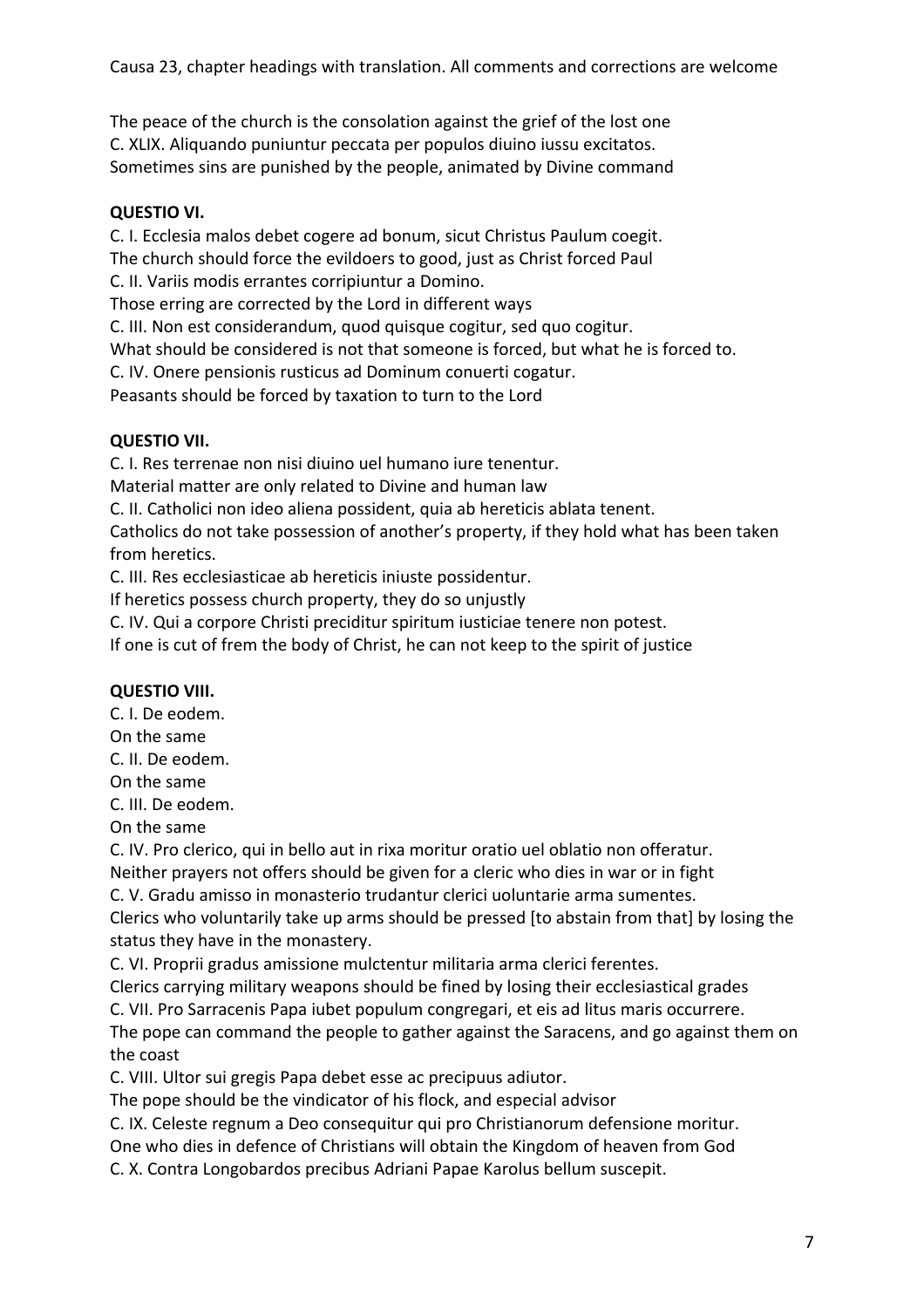Charlemagne began war against the Longobards on the request of Pope Hadrianus.

C. XI. Iudeos non debemus persequi, sed Sarracenos.

We should not persecute the Jews, but the Saracens.

C. XII. Qui crimina, que potest emendare, non corrigit, ipse conmittit.

One who is not correcting crimes that can be corrected, he commits them himself.

C. XIII. Crimina pro Deo punire non est crudelitas sed pietas.

To punish crimes on behalf of God is not cruelty, but piety

C. XIV. Quedam in ueteri testamento licebant, que modo prohibentur.

Things are allowed in the Old Testament which now is prohibited

C. XV. Necessitate instante etiam a quadragesimalibus diebus bellum inire licet.

If necessity requires, it is allowed to begin war even in Lent

C. XVI. Petrus Ananiam et Saphiram increpando morti tradidit.

Petrus left Anania and Saphira to a deplorable death

C. XVII. B. Gregorius quosdam hortatur, ut milites congregent, et contra hostes arma uiriliter parent.

Blessed Gregorius exhorted some that they should collect the soldiers and prepare

themselves bravely against the enemies

[C. XVIII.]

C. XIX. Episcopi non debent militaribus occupari negociis.

Bishops should not engage in military affairs

C. XX. In morte cuiuslibet hominis episcopi se miscere formident.

Bishops should shun to get involved in the death of any person

C. XXI. Ecclesiae inperatoribus non sint obnoxiae.

Churches are not a problem for emperor

C. XXII. De suis exterioribus ecclesiae soluunt tributum.

Churches pay duties of their material possessions

[C. XXIII.]

C. XXIV. De agro ecclesiastico presbiter non cogatur censum persoluere.

A priest should not be forced to pay tax of a church field

C. XXV. Item ex Concilio Wormaciensi, c. 50.

The same, from the church council in Worms, canon 50

C. XXVI. Absque auctoritate Romani Pontificis ad comitatum episcopi proficisci non audeant. Bishops should not dare to become part of the military following [of a lay ruler] without the authority of the Roman pope

C. XXVII. Absque metropolitani consilio uel prouincialium episcoporum ad inperatorem episcopi non pergant.

Bishops should not go to [the help of] the emperor without consulting the archbishop or the bishops of his province

C. XXVIII. Qui a religiosis inperatoribus uocati episcopi non fuerint ad comitatum non accedant.

Bishops should not become part of the military following [of a lay ruler] unless they are called upon from pious emperors

C. XXIX. Sacerdotes ibi consentiant fieri iudices, ubi iureiurando indulgentia promittitur. Priests can consent to become judges in cases, where indulgence for swearing oaths is promised.

C. XXX. Non debent agitare iudicium sanguinis qui sacramenta Domini tractant.